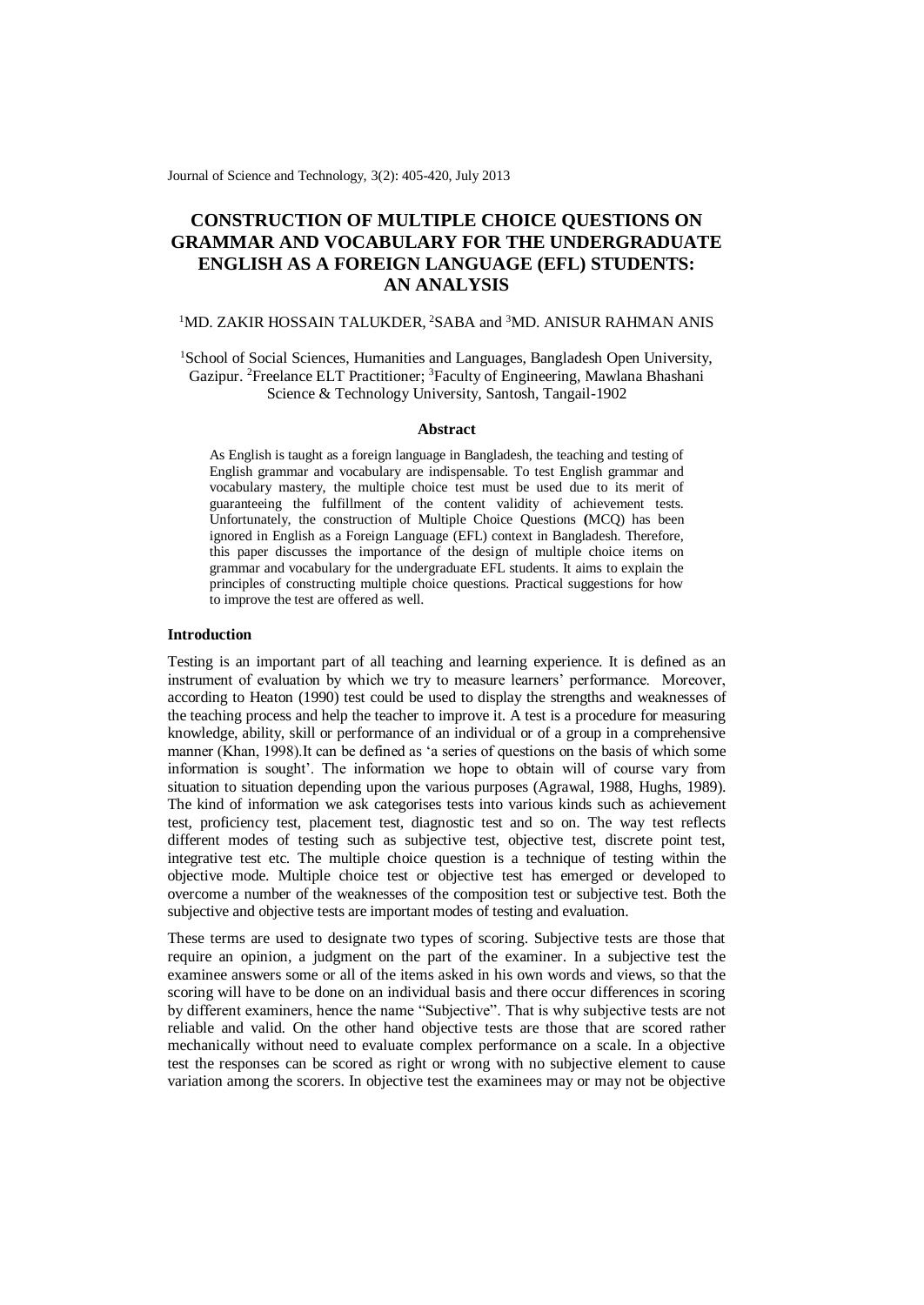but the examiners are strictly objective. Because of these virtues, multiple choice tests tend to have superior reliability and validity (Lado, 1961; Madsen, 1983).

Apart from these, Bangladesh Open University (BOU), the only public university for open and distance learning has allocated about 50% marks of MCQ or objective test for its English programmes like Bachelor in English Language Teaching (BELT), 20% marks for BA/BSS programme. Multiple choice items are widely used as devices for entrance examinations at universities and medicals.

Though the materials are available on MCQ, teachers fail to construct good multiple choice questions on grammar and vocabulary. The present paper is then intended to focus on and to make teachers aware of the importance of teaching and testing grammar and vocabulary for the undergraduate EFL students and advocate some practical ways of constructing multiple choice items. The present study is based on secondary sources and the researchers' own experience.

### **Multiple Choice Questions (MCQ) : Pros and Cons**

Multiple choice tests are the most useful of all the objective type tests. As the name suggests, the multiple choice type questions consist of four or five alternatives/choices and the candidate has to choose only one which he thinks to be correct. The correct answer is called 'key', and the others are distracters. Example, when was Chomsky's first model grammar published?

A. 1957 C. 1952

B. 1950 D. 1958

Multiple choice type question is the most widely used variety for testing pupil achievement as well as for various other purposes like admission, selection, etc. With the help of MCQ a wide variety of objectives can be treated in a much shorter time than those of other forms of question.

A multiple choice type item consists of two major parts namely the stem and options. The options include key and distracters (Lado, 1961; Huges, 1989):



- (1) *Stem:* This is the topmost part of the item which poses the problem to the examinees. It may be in the form of a direct question or an incomplete statement.
- (2) *Options:* These are the bottom part of the item which may be in the format of three, four or five suggested answers. The options consist of two parts such as (a) Key (b) Distracters.
	- (a) *Key:* This is the correct response among the options or we can say the correct alternative in each item is called key or answer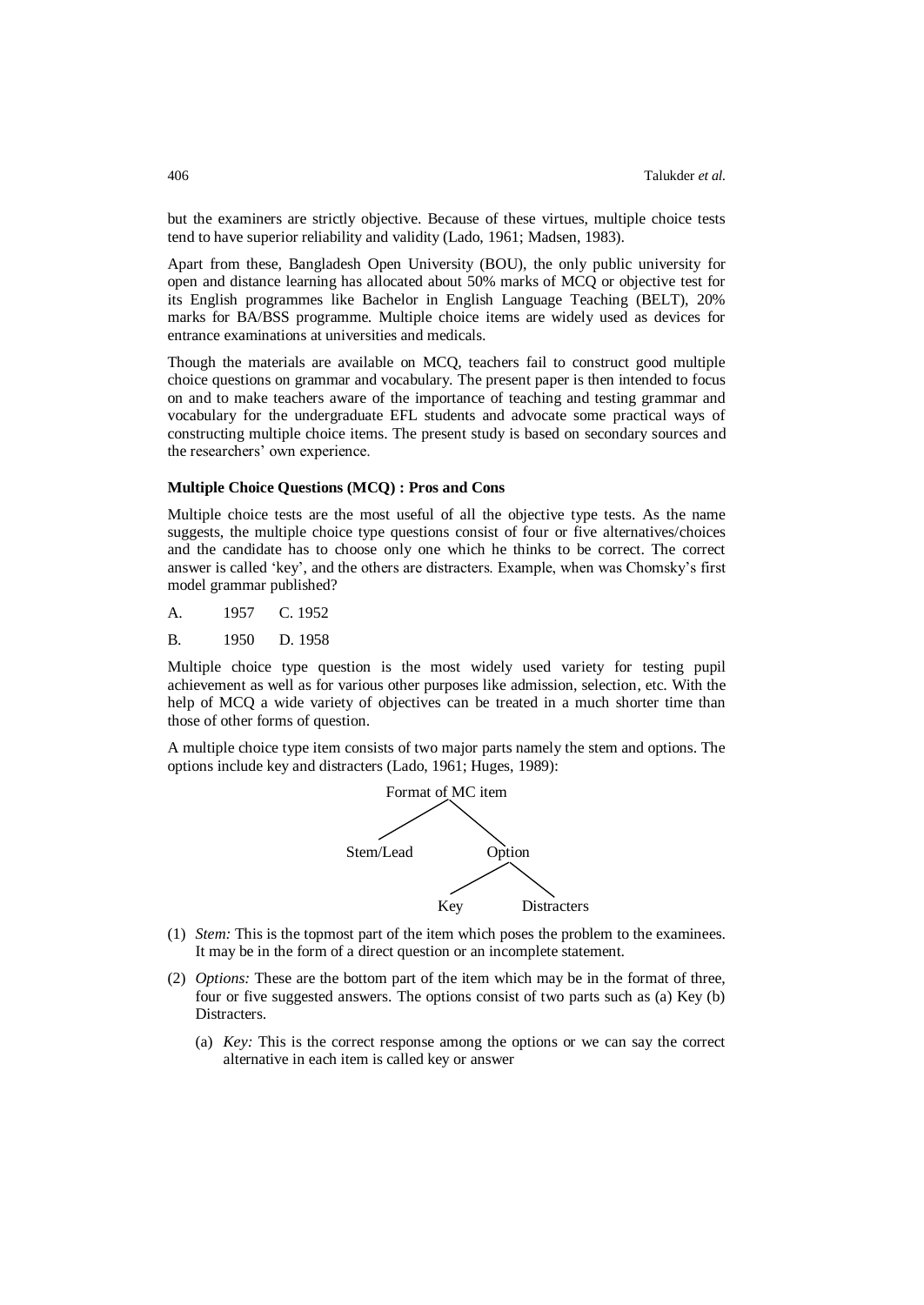(b) *Distracters:* The options other than correct response are called distracters, or we can say the incorrect alternatives, or options are called distracters. These incorrect alternatives function to distract those examinees who are in doubt about the correct answer. Thus, like any other form of objective type questions, a multiple choice item is selection type with a fixed foot-proof answer, complete objectivity in scoring and highly specified task. Direction for the candidates is carefully prepared to instruct then to read the task in the stem and list of alternatives to select the most appropriate answer or the correct answers.

Example A: (Five choice completion)

(In the form of a question)

Stem- which one of the following is the best definition of an objective test?

### **Distracters**

- (a) One which has as its main objective the testing of knowledge of facts.
- (b) One which has as its aim objective the testing of ability to apply knowledge.
- (c) One which is set in order to test clearly defined learning objectives.
- (d) One which tests ability to think objectively rather than subjectively.

Key- (e) One which is objective rather than subjectively marked.

This is called an 'item' rather a 'question' because often, as in the example above, the stem/lead is itself a question.

Example B: (Four choice completion)

- (1) Rahim reads a novel. This statement refers to
	- (a) Present indefinite tense.
	- (b) Present continuous tense.
	- (c) Present perfect tense.
	- (d) Present perfect continuous tense.
- (2) Fill in the blank in the given sentence with the most appropriate preposition.

I received her letter ………………………. 10.00 O'clock

1. on 2. in 3. of 4. at 5. by

The types of item used by the examiners at present are four choice completion and five choice completion and both of them are known as simple completion. Now, five choice completion items are more favoured than four choice completion items, because if the additional response provides further distraction of weak students away from the correct (key) response, the five choice completion types tends to discriminate better between candidates.

Among item types, multiple choice has been recommended and used for the testing of many language abilities (Hughes, 1989). It is widely used by teachers, schools, and assessment organizations and is one of the most commonly applicable test techniques to assess achievement (Linn and Gronlund, 1995). The chief advantage of multiple choice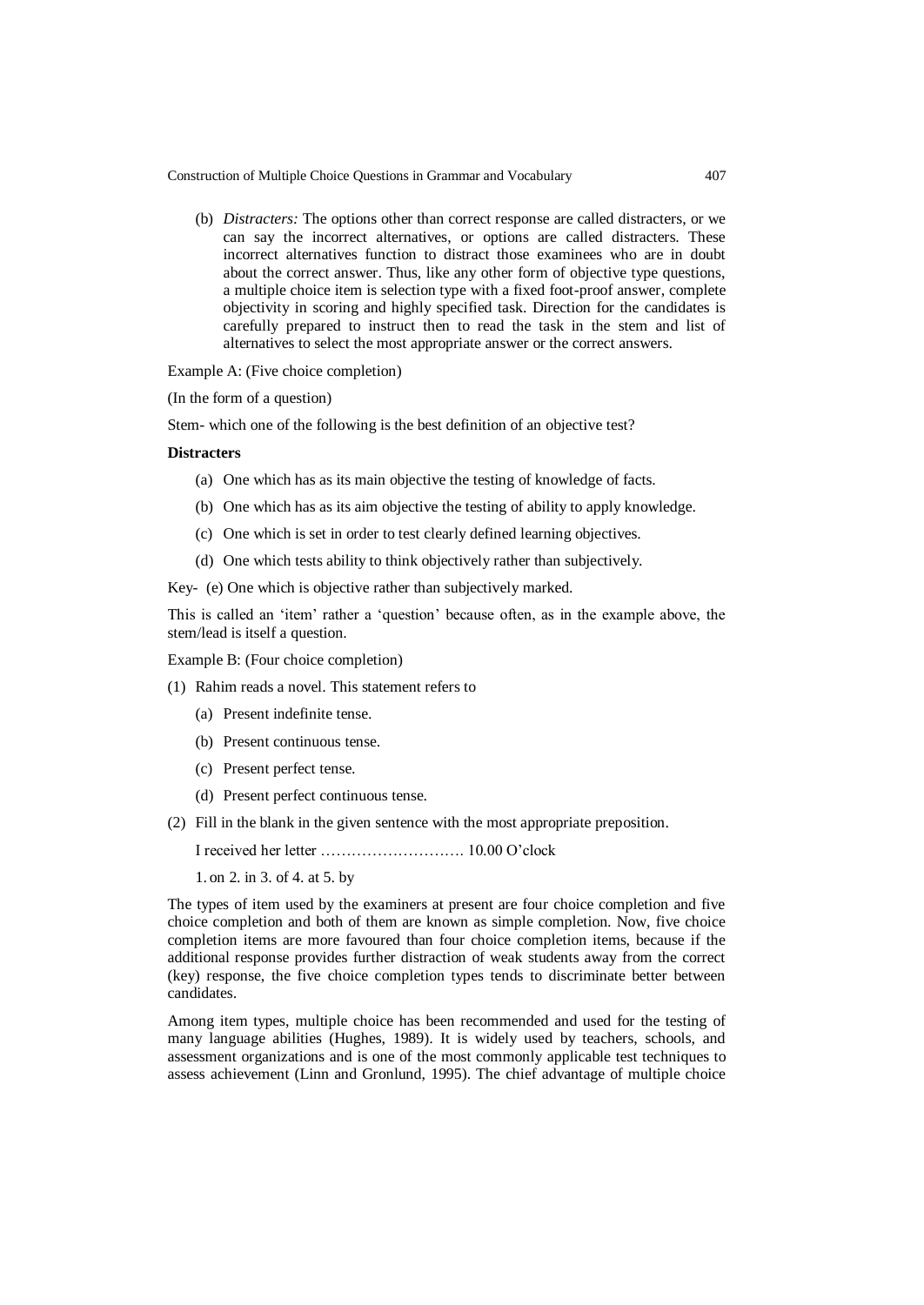tests is that scoring can be simple, rapid, and economical. They can be scored objectively and thus make the test more reliable than subjectively scored tests (Bailey, 1998). Although multiple-choice items test only recognition knowledge rather than the ability to use language, they are confirmed effective in assessing student's ability to recognize correct grammatical forms, vocabulary, etc. and to make important discrimination in the target language. Consequently, both the student and the teacher can identify areas of difficulty by analyzing student's performance on the multiple-choice test (Heaton, 1988). Another advantage of multiple-choice items is that they can undergo pre-tests fairly easily. It is usually to assess in advance the difficulty level of each item and that of the test as a whole (Weir, 1990).

### **Principles for Constructing Multiple-Choice Items: Grammar and Vocabulary**

The principles below are based on the guidelines presented by Madsen (1983), Haris (1969), Henning (1982 & 1987) and Linn & Gronlund (1995).

### **Vocabulary**

One of the vocabulary test types in the achievement test at Bangladesh Open University is multiple-choice completion, in which a word is deleted from a sentence and the candidate selects a correct answer depending on context clues and sentence meaning. Another vocabulary test type in the achievement test is multiple-choice paraphrase, in which a lexical item is underlined in context and testes are required to choose the best synonym or paraphrase of the lexical item depending more on knowing the lexical item than on detecting meaning in the sentence context. The same format is also applicable in BCS preliminary and other competitive tests. Following are the guidelines for writing vocabulary items and the examples are taken from the test items gathered from the EFL/ESL teachers to compose the achievement test.

1. Distracters should be the same form of word as the correct answer (Madsen, 1983).

Ex: The \_\_\_\_\_\_ Thanks giving dinner consists of turkey, cranberry sauce, several vegetables, and pumpkin pie.

A. opinion B. instead C. typical D. prepare

Students may perceive an adjective is necessitated in the item and *typical* is the only adjective among the option; thus, students might answer the item correctly without knowing the meaning of the answer.

2. Grammatical clues should be avoided in the stem (Madsen, 1983).

Ex: My boyfriend gave me an \_\_\_\_\_ watch. It was made 100 years ago.

A. cruel B. antique C. sensitive D. liquid

Examinees who know the article in English can recognise *antique* is correct because an must be followed by a word beginning with a vowel sound. The item could be corrected by either adding *a* in the stem:

My boyfriend gave me a(an) \_\_\_\_\_ watch. It was made 100 years ago.

A. cruel B. antique C. sensitive D. liquid

or removing the article from the stem to the options: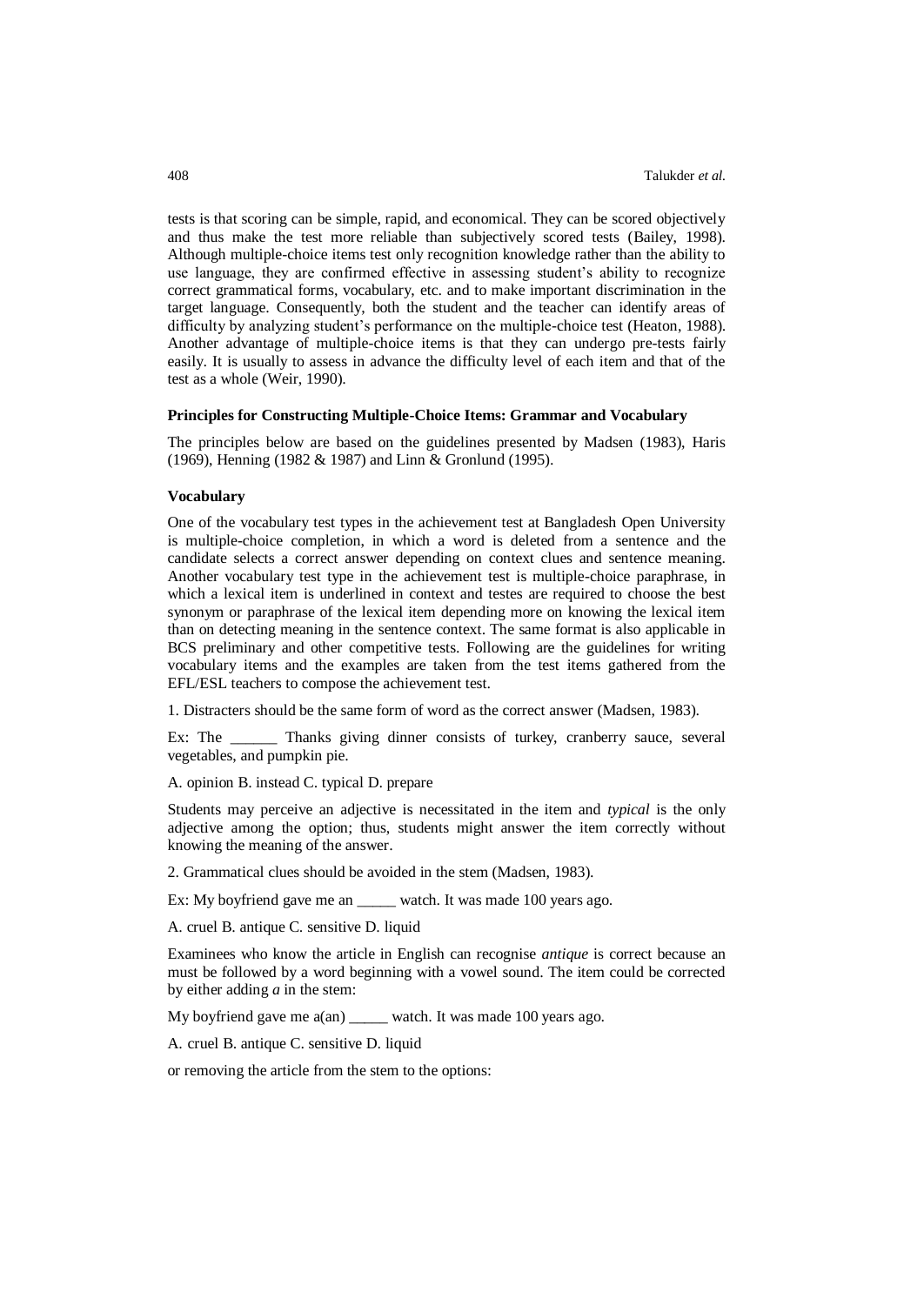My boyfriend gave me \_\_\_\_\_ watch. It was made 100 years ago.

A. A cruel B. An antique C. A sensitive D. Liquid

3. All the options should be on nearly the same level of difficulty (Harris, 1969).

Ex: You cannot touch the paper because your hands are \_\_\_\_\_. It should be dry and neat.

A. clean B. hot C. cold D. moist

Obviously distracters A, B and C of this item could be eliminated because they are much easier than the correct answer, *moist*, and not fit in the context. Consequently, candidates would select the right answer simply the process of elimination without knowing the meaning of the correct option.

4. All the options should avoid needless redundancy (Henning, 1987)

Ex: I dress in a conservative way.

- A. My clothes are fabulous in style.
- B. My clothes are fashionable in style
- C. My clothes are appropriate in style
- D. My clothes are conventional in style

Testees are required to read the repetition of redundant material through the alternatives. Therefore the test would be inefficient in that testees need much time to derive the information available from a given period of time for testing (Henning, 1982). A better format for such an item would be:

I dress in a conservative way.

A. fabulous B. fashionable C. appropriate D. conventional

5. Avoid using distracters with similar meanings (Madsen, 1983)

Ex: The party guests were amazed by Christina's behavior.

A pleased. B. surprised C. cheerful D. bored

Students who recognise *pleased* and *cheerful* are close in meaning might eliminate both and discern either *surprised* or *bored* can be the correct answer.

6. Avoid using a pair of words with opposite meanings as distracters (Madsen,1983)

Ex: When we got to John's house, we found it was as silent as the grave.

A. quiet B. loud C. clean D. dark

If students perceive *quiet* and *loud* as antonyms, they might eliminate the last two options and select one of the antonyms as the right answer.

7. Each item should contain only one correct or obviously best answer (Linn & Gronlund, 1995).

Ex: Even though I failed in the test my English teacher still me to work harder.

A. respected B. employed C. encouraged D. persuaded

Both *encouraged* and *persuaded* can be correct answers. This error can be avoided by having another EFL/ESL teacher read through all the items before using them on a test.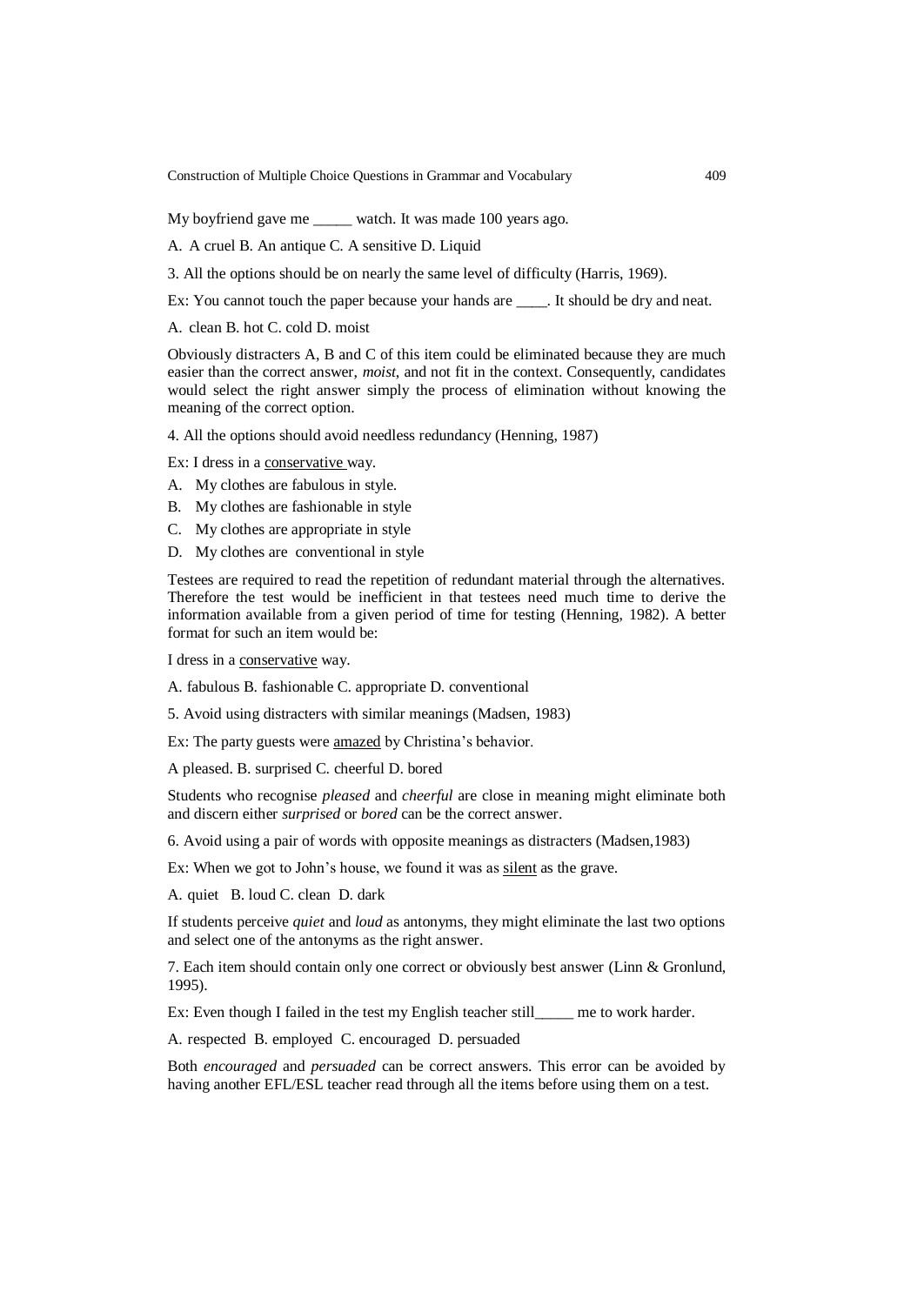8. All the options should be nearly the same length (Harris, 1969)

Ex: They wanted to ignore the children.

- A. pay no attention to C. take away
- B. improve D. please

There is a tendency that the longest option is the obvious answer because it is often necessary to paraphrase the lexicon item sufficiently. Care must be taken that the correct answer should not be generally the longest.

### **Grammar**

The type of grammar test used in the achievement test is multiple-choice completion, which presents an incomplete sentence stem followed by four multiple-choice alternatives for completing the sentence. Principles for writing grammar items are as follows.

1. Avoid using distracters which are pronounced alike (Madsen, 1983).

Ex: Tony \_\_\_\_\_\_\_ go swimming but not any more now.

A. used to B. use to

B. C. was used to D. am used to

Both A and B would sound alike when normally spoken. The choice of the correct answer turns to be a spelling problem and this "error" would appear in writing but not in speech. It might be used on a writing test, but not appropriate on a grammar test ((Harris, 1969)

2. Avoid using mixed options (Henning, 1987).

The following item is used to test tense but the options confuse the notion of tense with that of agreement.

Ex: my first year in the United States, I met a girl who \_\_\_\_\_ my classmate in Taiwan.

- A. have been B. being
- C. had been D. were

Examinees might disregard A and D due to lack of subject-verb agreement, not on the basis of impropriety of tense.

3. Avoid nonsense distracters (Henning, 1987).

Ex: My parents were being old-fashioned and \_\_\_\_\_ as Americans should behave.

- A. not behaving B. behaving not
- C. did not behaved D. not behaved

C contains structure that does not occur in grammatically acceptable English. Nonsense distracters lend to be weak distracters and students may learn errors from the test itself. Such distracters might have negative wash back on instruction and they should be avoided for this reason (Henning, 1987).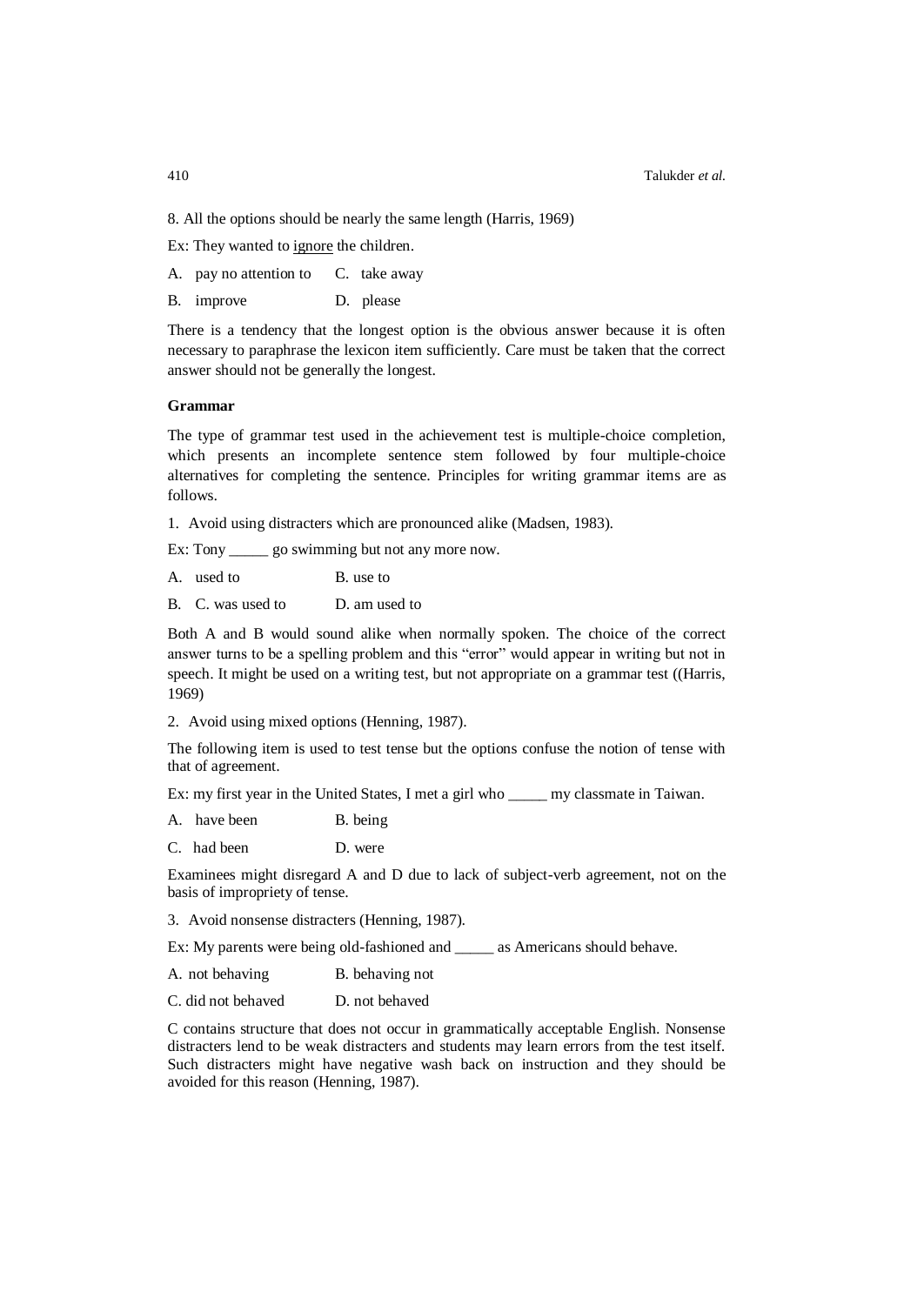4. Avoid using inconsistent distracters (Henning, 1987)

Ex: I consider \_\_\_\_\_\_ rude to speak loudly in the hotel lobby.

| A. this | B. that |
|---------|---------|
| $C.$ it | D. its  |

A, B and C are all pronouns in this item. Test-wise students may recognise D is the only possessive adjective and might eliminate this option at the start. Consequently, the item has only three effectual options which make it a simpler item than originally intended.

#### **Advantages and Disadvantages of Multiple Choice Item**

Lee (1958), Travers (1955), Hughes (1989), Weir (1990) have identified some advantages and disadvantages of multiple choice items which are given below:

### **Advantages**

Multiple choice type test items have occupied an important position in the present system of examinations. They are being increasingly used in private as well as in public examinations because the score of examinee on it is independent of the marker. They can cover long range of syllabi and do not require much time for the announcement of results as the scoring of answer sheets is quicker than that of supply type questions. They are also found considerably good in discriminating between higher ability and lower ability examinees. Other advantages are given below:

- 1. The most obvious of multiple choice type item tests is that scoring can be perfectly reliable. Scoring should be rapid and economical.
- 2. Another advantage is that, since in order to respond the candidate has only to make a mark on the paper it is possible to include more items then would otherwise be possible in a given period of time.
- 3. It can measure a variety of learning out comes effectively and is adapt able to most type of subject matter.
- 4. Ambiguity and vagueness which frequently are present in the short answer form are avoided because the alternatives provide greater structure to the situation.
- 5. Best answer type multiple choice items can be used to measure learning outcomes in several subject matters where solutions to problems are not clearly true or false but very in degree of appropriateness. In such situations true-false items cannot be used.
- 6. The reliability per item is greater than true-false item due to increased number of alternatives; the opportunity for guessing the correct answer is reduced proportionally.
- 7. The use of a number of plausible alternatives makes the results amenable to diagnosis, factual errors and misunderstandings are known for correction.
- 8. It saves a lot of time and can be done quickly.
- 9. It is easy to score.
- 10. It can be more valid as the tester can include those wrong choices which are commonly made and confused with the correct one.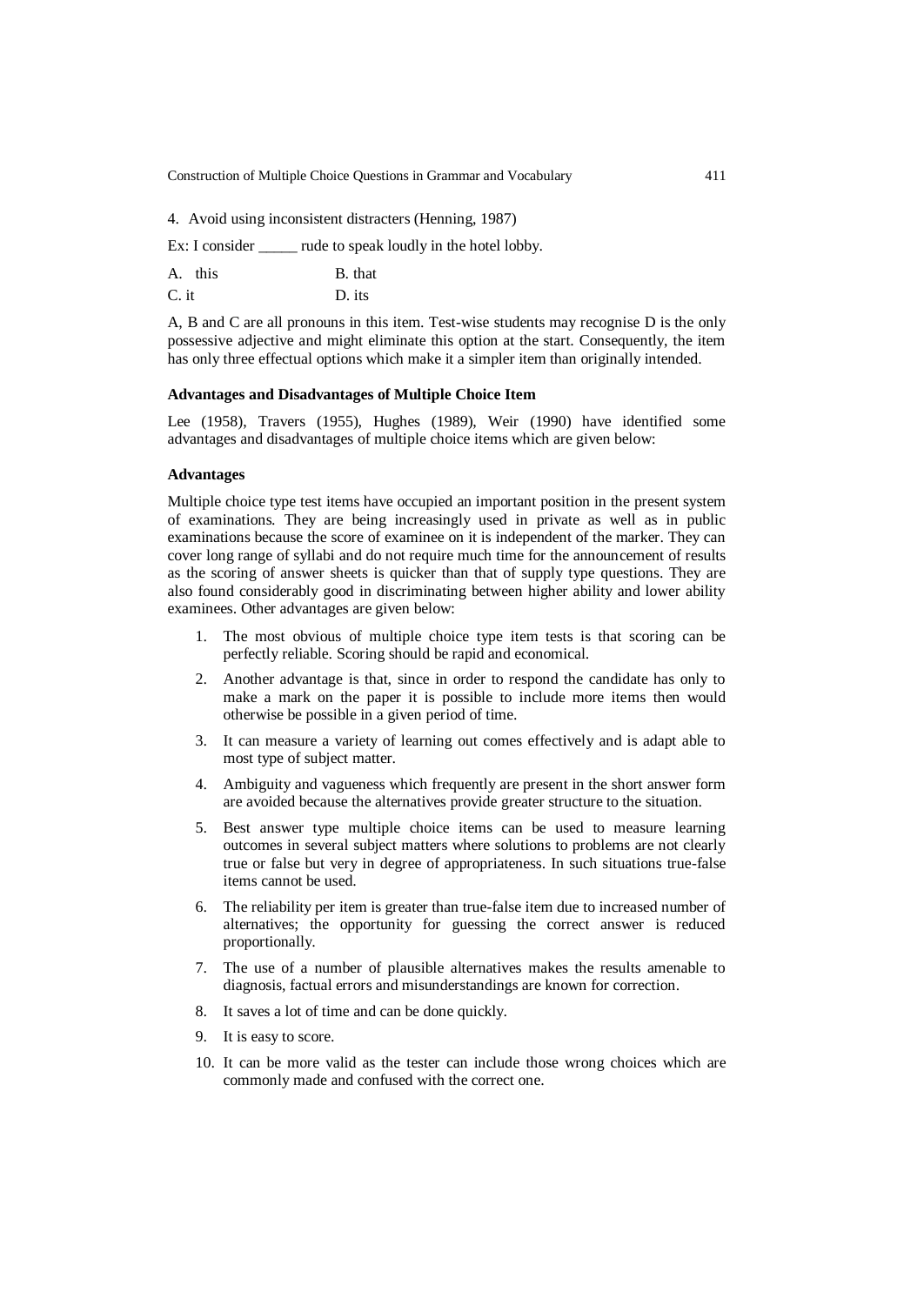The advantages of multiple choice techniques were so highly regarded at one time that it almost seemed that it was the only way to test knowledge of the learners. But it has some disadvantages which are as follows:

### **Disadvantages**

(1) The multiple choice technique tests only recognition knowledge

If there is a lack of fit between at least some candidates' productive and receptive skills, then performance on multiple choice test may give a quite inaccurate picture of those candidates' ability. For example, in a "multiple choice grammar test score" one can identify the correct response in the item above may not be able to produce the correct form when speaking or writing. It gives incomplete information about testers.

(2) Guessing may have a considerable but unknowable effect on test scores

The chance of guessing the correct answer in a four option multiple choice item is one in four. On average, we would expect some one to score 40 to 44 on 100 item test purely by guess work. We would expect some people to score fewer than that by guessing, other to score more. The trouble is that we can never say/know what part of any particular individual score has come about through guessing.

Attempts are sometimes made to estimate the contribution of guessing by assuming that all incorrect responses are the result of guessing, and by further assuming that the individual has had average luck in guessing. Scores are then reduced by the number of points the individual is estimated to have obtained by guessing. So it presents an unknowable effects of guessing on test score.

(3) It is very difficult to locate a sufficient number of plausible distracters

The basic problem here is that multiple choice items require distracters and distracters are not always available. In a grammar test, it may not be possible to find four/five plausible alternatives to the correct structures. The result is that command of what may be an important structure is simply not tested.

(4) It is very difficult to write successful items

A further problem of multiple choice is that, even where items are possible, good ones are extremely difficult to write. Professional test writers reckon to have to write many more items, than they actually need for a test, and it is only after pretesting and statistical analysis of performance on the items that they can recognize the ones that are usable.

(5) Back wash may be harmful

It should hardly be necessary to point out that where a test which is important to students is multiple choice in nature, there is a danger that practice for the test will have a harmful effect on learning and teaching. Practice at multiple choice items (especially when, as happens, as much attention is paid to improving one's educated guessing as to the content of the items) will not usually be the best way for students to improve their command of a language.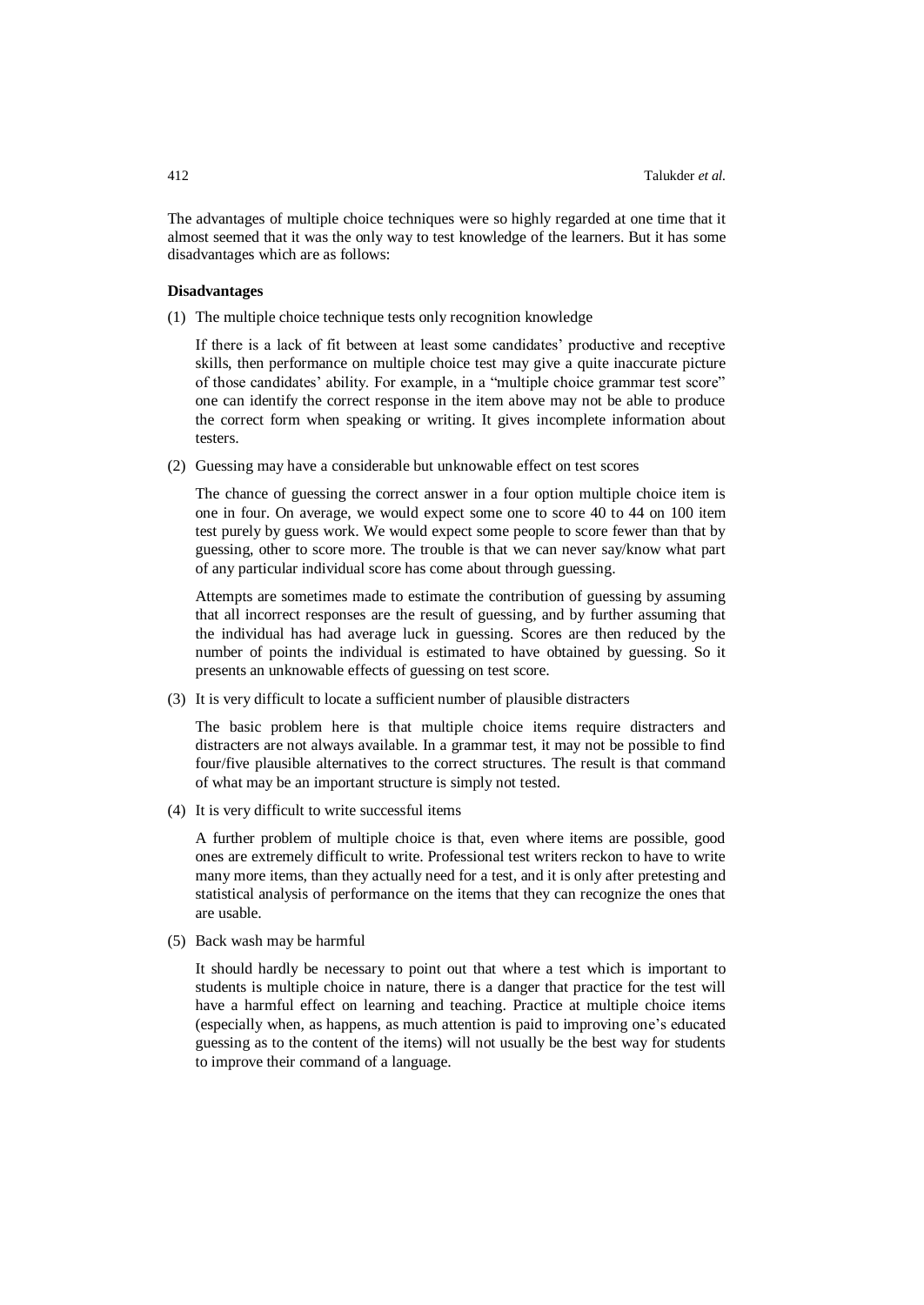(6) Cheating may be facilitated

The fact that the responses on a multiple choice test (a, b, c, d) are so simple makes them easy to communicate to other candidates non-verbally. Some defects against this is to have at least two versions of the test, the only difference between them being the order in which the options are presented.

(7) It is easy to administer but difficult to construct as plausible/probable distracters/ options are not always easy to find out.

# **Rationale for Teaching and Testing of Grammar and Vocabulary for Undergraduate EFL Students**

The traditional grammar translation method of teaching is inevitably reflected in the testing devices. Oral proficiency was neglected both in teaching and testing. The structural approach showed the way and the 'discrete' point teaching and testing were suggested as an alternative to the traditional 'hodge-podge' variety. Discrete points refer to a number of specific things which could be precisely indentified and tested at the different levels of language, that is, vocabulary, grammar and phonology. All three elements or components help to develop the language skills of the learners.

Both approaches have a weakness. With reference to the structural approach, accurate knowledge of foreign language grammar and vocabulary may not automatically result in good language performance that includes listening, speaking, reading, and writing. Intensive exercise in listening, speaking, reading, and writing in the foreign language are of paramount importance in order to be proficient in the foreign language. As for the communicative approach, an emphasis on language performance that includes listening, speaking, reading and writing results in students inaccurate knowledge of foreign language grammar and vocabulary. Indeed, this lack of accurate knowledge's of foreign language grammar and vocabulary has lately been detected and foreign language teaching experts have suggested incorporating language forms, namely: Words, phrases, clauses, sentence, and paragraphs including the various kinds of grammatical rules for the combination of words into larger units. Focus on form instruction has lately been clamored. Hinkel (2006) states that ''research findings demonstrate that, without explicit and form-focused instruction, extensive exposure to meaning-based input does not lead to the development of syntactic and lexical accuracy in an L2" (p.111). The same concern is expressed by Doughty and Williams (2004) in their book Focus on Form in Classroom Second Language Acquisition. The teaching of foreign language grammar and vocabulary is certainly indispensable. As a part of the teaching and learning program, the testing of foreign language grammar and vocabulary is absolutely essential.

#### **Suggested Dos and Don'ts for Constructing Flawless MCQ in EFL Pedagogical Scenario**

Following are some practical examples of multiple choice questions on grammar and vocabulary

Item No. 1 Spelling

Instruction

In this section the words in each group have very similar pronunciations. This will therefore help you to learn the pronunciations of words and thus improve your spoken English. In each of the following questions a group of four words are given. In each group one word is mis-spelt. Tick mark the miss-spelt word.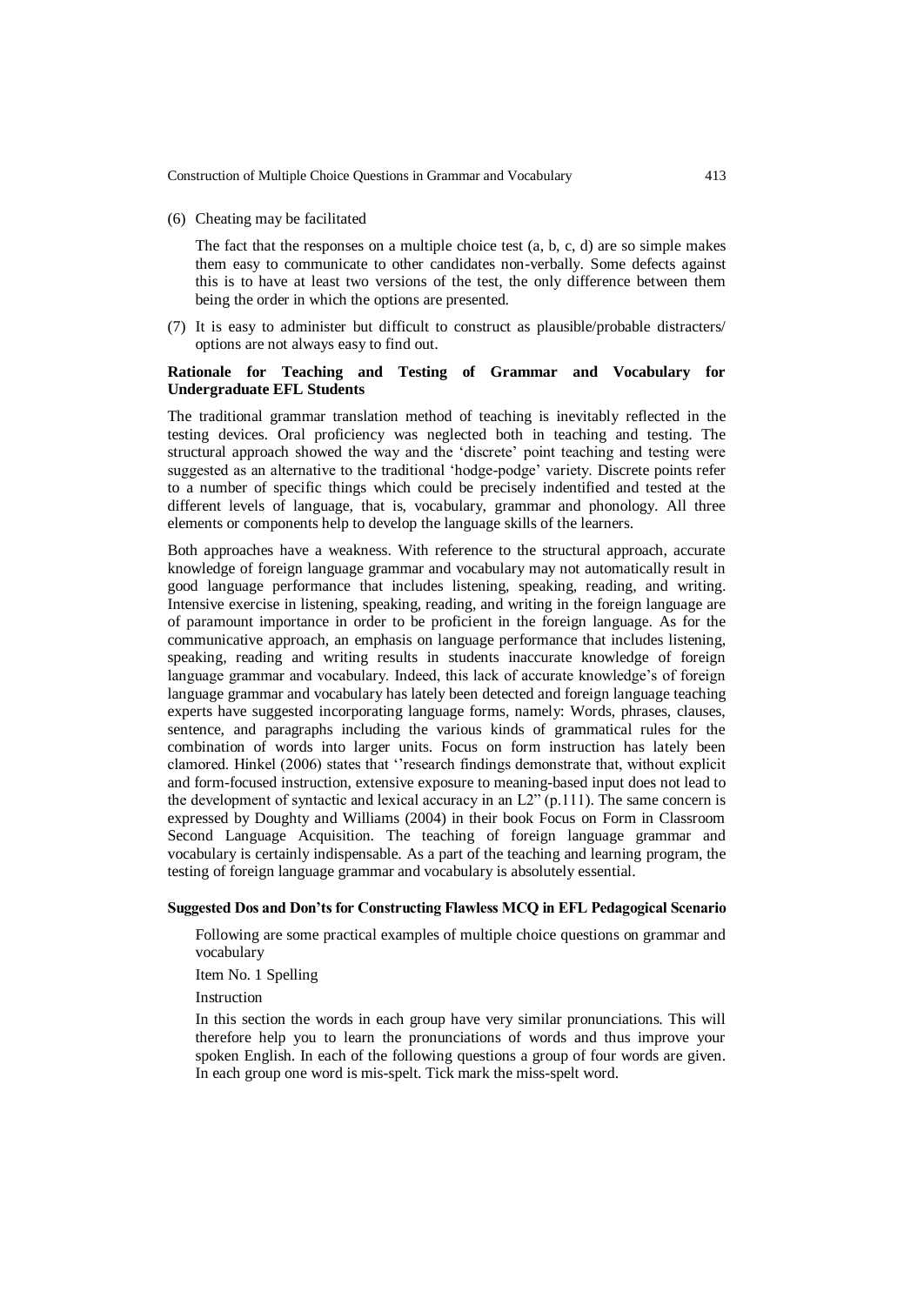| $1_{\cdot}$ | A. Carrier                           |      | B. Barrier  |
|-------------|--------------------------------------|------|-------------|
|             | C. Merrior (Correct word 'merrier')  |      | D. Saviour  |
| 2.          | A. Care                              |      | B. Chair    |
|             | C. Hare (correct word 'blare')       |      | D. Blair    |
|             | 3. A. Weave                          |      | B. Ware     |
|             | C. Sware (correct word 'swear')      |      | D. Their    |
|             | 4. A. Refugea                        |      | B. Honeybee |
|             | C. Employee (correct word 'refugee') |      | D. Internee |
| 5.          | A. Beer                              |      | B. Cheer    |
|             | C. Feer (correct word 'fear')        | D. D |             |
|             |                                      |      |             |

Key: 1c, 2d, 3c, 4a, 5c

# **Item No. 2: Fill in the blanks**

Instructions: From the five given words, choose the one which is appropriate so that the sentence not only make sense, but is grammatically correct. Select and tick mark the most suitable word from the five choices given for each sentence to complete it meaningfully.

| 1. |                                                                   |               |
|----|-------------------------------------------------------------------|---------------|
|    | A. bury                                                           | B. interred   |
|    | C. conventional                                                   | D. polygamous |
|    | E. natural                                                        |               |
| 2. | Rajiv's speech was so interesting that Sanjay was all             |               |
|    | A. up                                                             | B. listening  |
|    | C. ears                                                           | D. tense      |
|    | E. pale                                                           |               |
| 3. |                                                                   |               |
|    | A. linguistic                                                     | B. religion   |
|    | C. religious                                                      | D. ethnic     |
|    | E. stupid                                                         |               |
| 4. |                                                                   |               |
|    | A. Illusion                                                       | B. farce      |
|    | C. gift                                                           | D. sin        |
|    | E. presentation                                                   |               |
| 5. | Family planning is essential for curbing the rapid  In population |               |
|    | A. spurt                                                          | B. increasing |
|    | C. augmentation                                                   | D. increase   |
|    | E. spread                                                         |               |
|    | Key: 1-B, 2-B, 3-C, 4-C, 5-D                                      |               |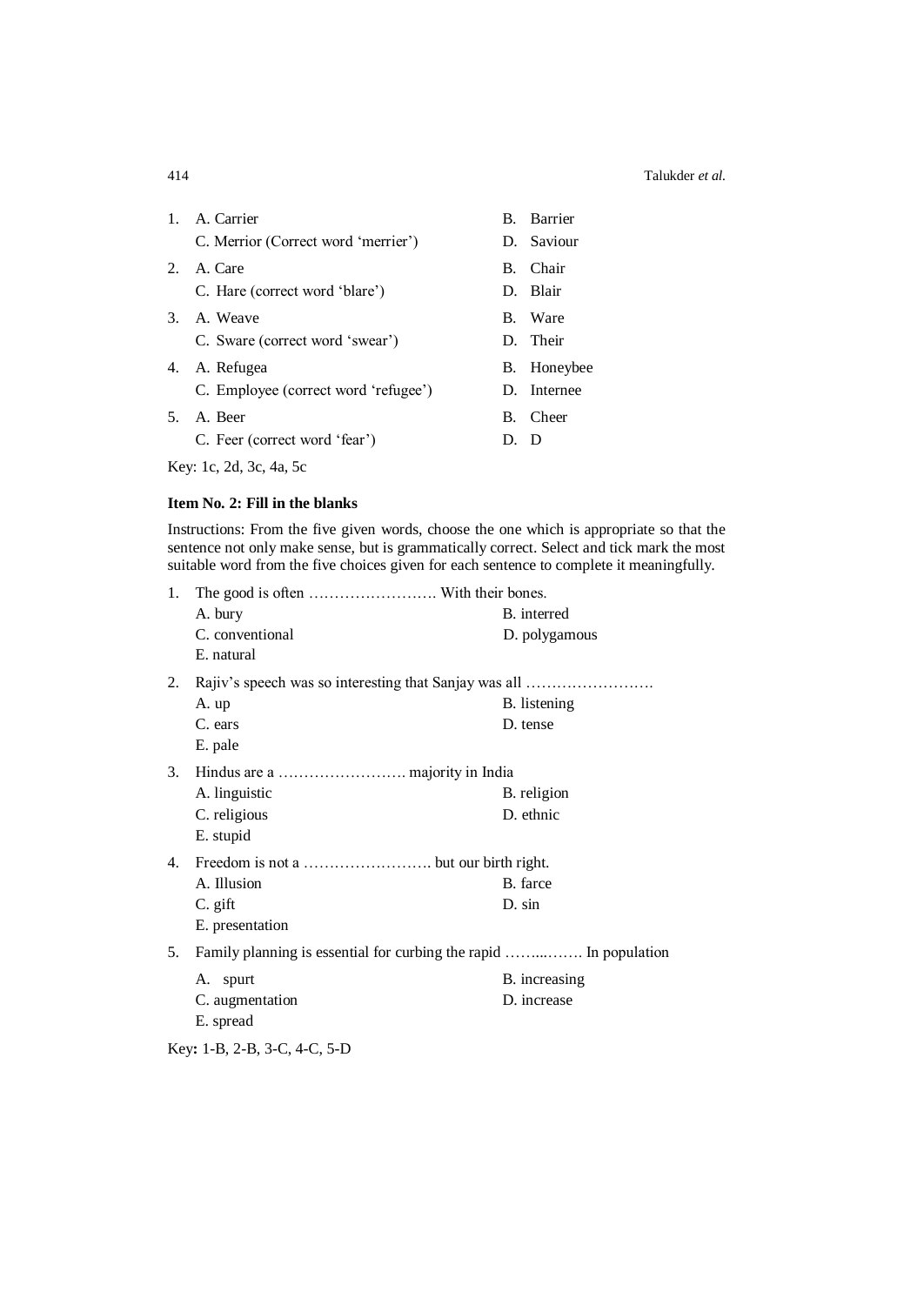## **Item No. 3: Synonyms**

### **Instruction:**

From the five words given you must tick mark a word which means almost the same as the word given in italics. Remember that the word you choose must agree with the word in italics in number, gender and parts of speech, i.e. if the word in italics in an adjective, choose a word which has not only the same meaning, but is also an adjective.

| 1. | Velocity<br>A. Speed<br>C. Hurry | B. Light<br>D. Race                   |
|----|----------------------------------|---------------------------------------|
| 2. | Remedy<br>A. Redress<br>C. Cure  | <b>B.</b> Restoration<br>D. Treatment |
| 3. | Crush<br>A. Subdue<br>C. Grind   | <b>B.</b> Execute<br>D. Cow           |
| 4. | Damsel<br>A. inster<br>C. Witch  | B. Hag<br>D. Maiden                   |
| 5. | Lynch<br>A. Shoot<br>C. Kill     | B. Cat<br>D. Madden                   |

**Key:** 1-A, 2-D, 3-A, 4-D, 5-C

# **Item No. 4: Antonyms**

## **Instruction:**

Ticks mark the correct word that is most opposite in meaning to the word given in italics.

| 1. | Complicated   |                     |
|----|---------------|---------------------|
|    | A. Fragmented | B. Stupid           |
|    | C. Easy       | D. Simple           |
| 2. | Co-operation  |                     |
|    | A. Opposition | <b>B.</b> Resistant |
|    | C. Force      | D. Rebellion        |
| 3. | Destroy       |                     |
|    | A. Produce    | B. Invent           |
|    | C. Make       | D. Create           |
| 4. | <i>Shame</i>  |                     |
|    | A. Honour     | B. Privilege        |
|    | C. Shameless  | D. Grace            |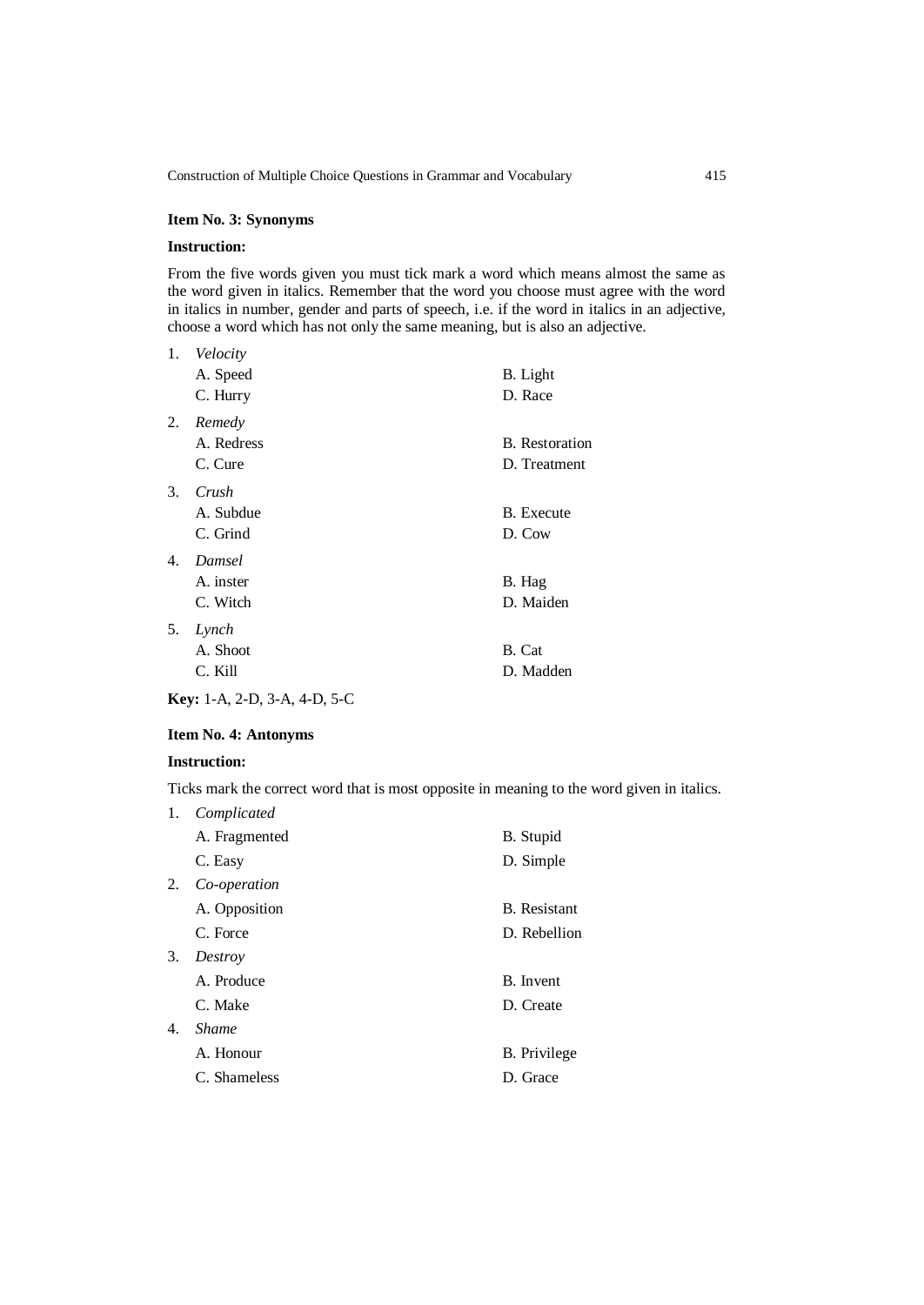416 Talukder *et al.*

| 5. | Sub Human                         |  |
|----|-----------------------------------|--|
|    | A. In Human                       |  |
|    | $C$ , $C$ , $\ldots$ $\ldots$ $C$ |  |

B. Superman C. Superhuman D. Human

Key: 1-D, 2,-A, 3-D, 4-C, 5-C

**Item No. 5: Cloze Test**

# **Instruction:**

In the following passage some of the words have been left out. First read over the passage and try to understand what is about. Then fill in the blanks with the help of the alternative given.

**Passage:** Administrative instruction might not have the force of law, but no government can depart from them without justification or valid reasons. A departure without ………….1 is open to the change of ………….2 of the right to ………….3 guaranteed by articles 14 and 16 of the ………….4. The Government may also be held ………….5 by its policy pronouncements which are made in the form of ………….6 and acting on which the ………….7 party incurs loss to himself.

The alternatives are given according to the numbers mentioned in the blanks.

| 1.             |                  |                  |
|----------------|------------------|------------------|
|                | A. notice        | B. justification |
|                | C. cause         | D. law           |
| 2.             |                  |                  |
|                | A. violation     | B. illegal       |
|                | C. falsification | D. damnation     |
|                |                  |                  |
| 3.             |                  |                  |
|                | A. Similarity    | B. monopoly      |
|                | C. equality      | D. inequality    |
| $\mathbf{4}$ . |                  |                  |
|                | A. deal          | B. regulation    |
|                | C. constitution  | D. rules         |
| 5.             |                  |                  |
|                | A. responsible   | B. bound         |
|                | C. tied          | D. stuck         |
|                |                  |                  |
| 6.             |                  |                  |
|                | A. oaths         | B. status        |
|                | C. commitments   | D. promises      |
| 7.             |                  |                  |
|                | A. private       | B. public        |
|                | C. government    | D. nation        |
|                |                  |                  |

Key: 1-B, 2-A, 3-C, 4-C, 5-B, 6-D, 7, A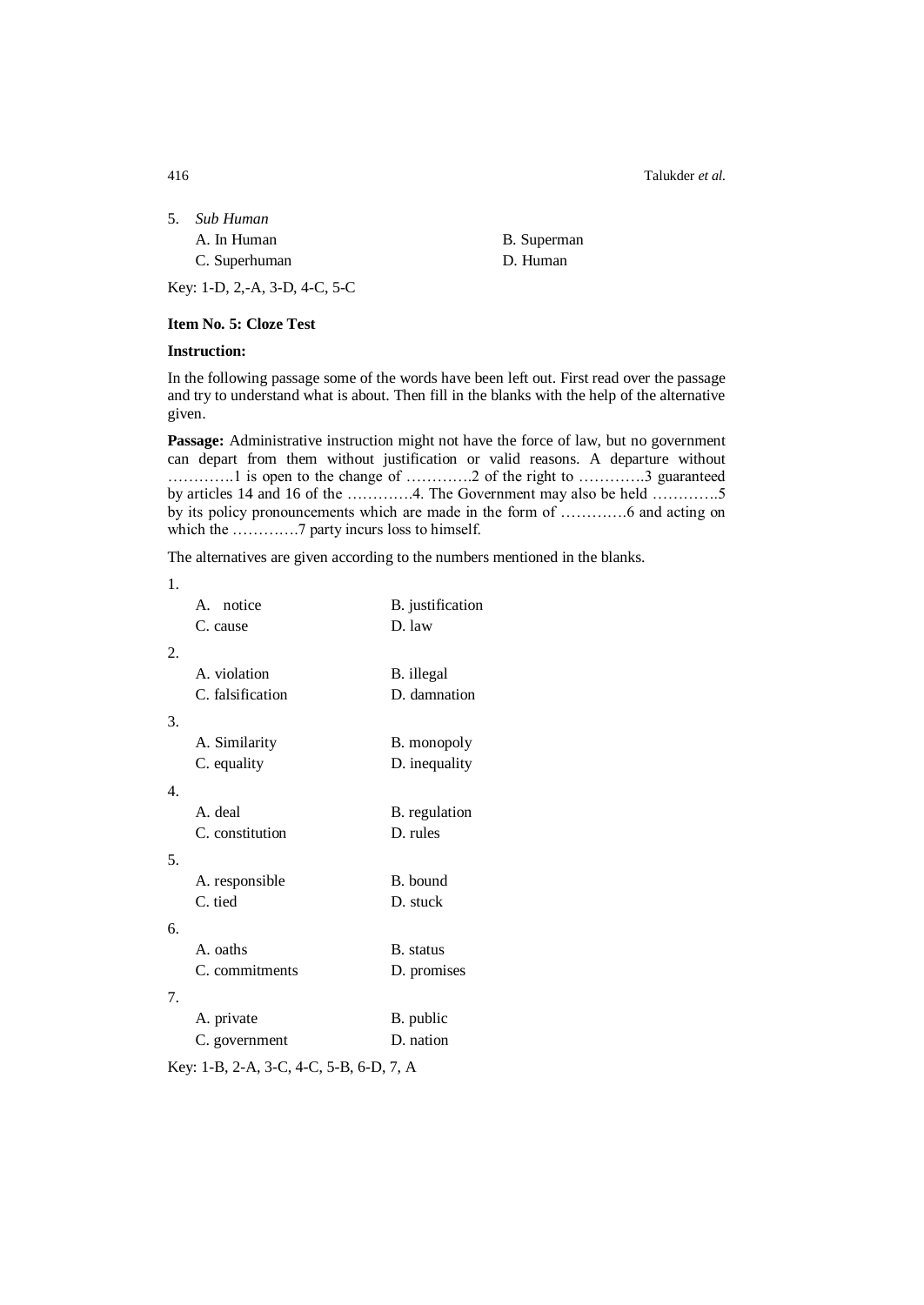# **Practical examples on grammar**

# **Item No. 1: Completions (tense)**

**Instruction:** Fill in the blanks by selecting correct answer from the given alternatives.

| Q. 1. Matey  in New York Since 1960. |                  |
|--------------------------------------|------------------|
| A. lives                             | B. has lived     |
| C. is lived                          | D. is living     |
|                                      |                  |
| A. attended                          | B. have attended |
| C. had attended                      | D. was attending |
|                                      |                  |
| A. is been                           | B. is being      |
| C. has been                          | D. have been     |
|                                      |                  |
| A. rise                              | B. rising        |
| C. rises                             | D. risen         |
|                                      |                  |
| A. move                              | B. moves         |
| C. moving                            | D. is moving     |
| <b>Key:</b> 1-D, 2-A, 3-C, 4-E, 5-B  |                  |

# **Item No. 2: Article**

**Instruction:** Fill in the blanks with appropriate articles from the given alternatives. (NA=No article)

| A. a                                | B. an  |  |
|-------------------------------------|--------|--|
| C. the                              | D. NA  |  |
|                                     |        |  |
| A. an                               | B. the |  |
| C. NA                               | D. a   |  |
|                                     |        |  |
| A. the                              | B. an  |  |
| C. a                                | D. NA  |  |
|                                     |        |  |
| A. a                                | B. the |  |
| C. NA                               | D. an  |  |
|                                     |        |  |
| A. a                                | B. an  |  |
| C. the                              | D. NA  |  |
| <b>Key:</b> 1-B, 2-D, 3-A, 4-B, 5-D |        |  |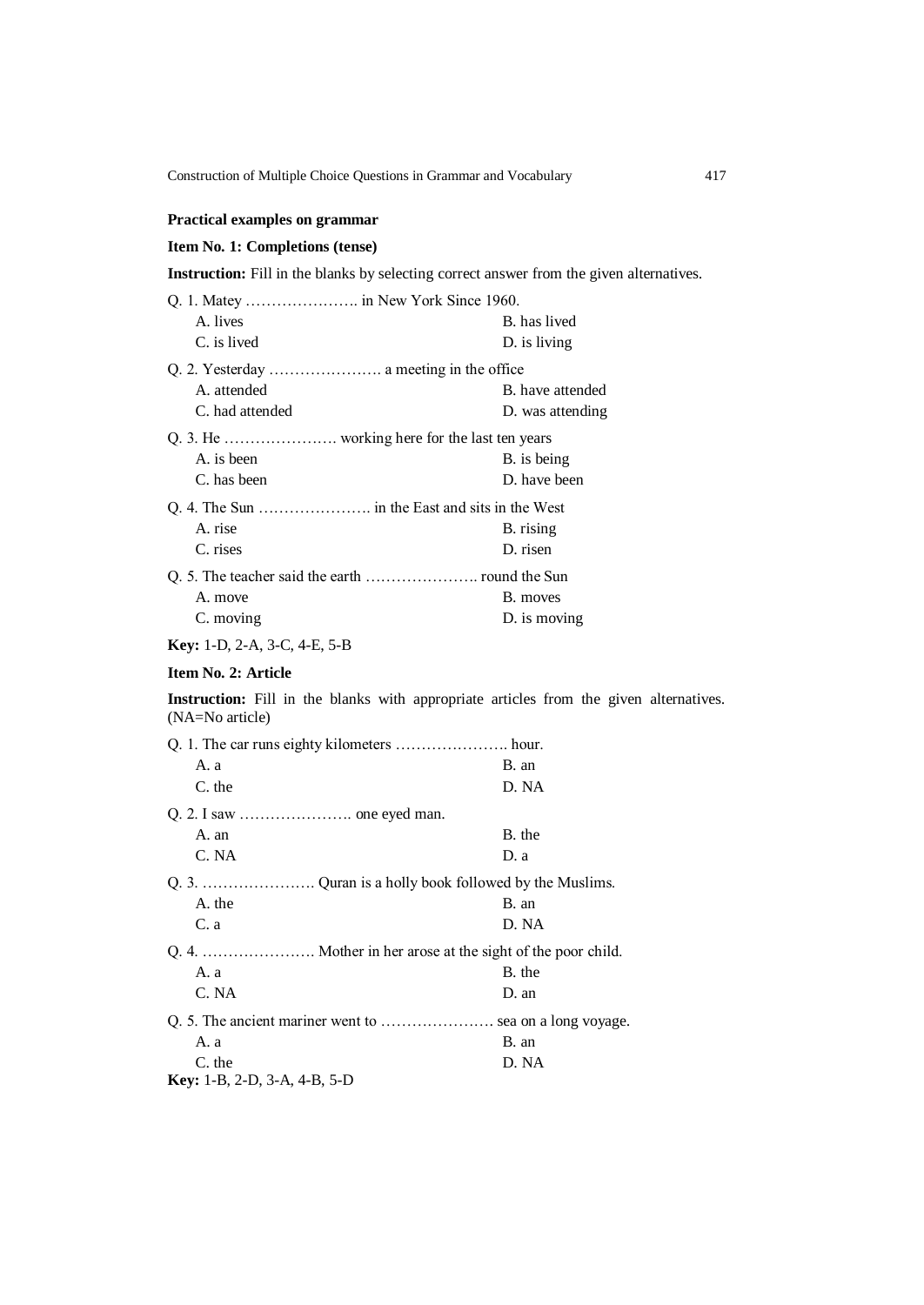### **Item No. 3: Preposition**

Instruction: Tick mark the correct alternative which is more suitable to the sentence.

| A. on                         | B. in      |
|-------------------------------|------------|
| B. of                         | D. by      |
|                               |            |
| A. through                    | B. down    |
| C. from                       | D. over    |
|                               |            |
| A. with                       | B. against |
| C. of                         | D. about   |
| Q. 4. He belongs  Bangladesh. |            |
| A. of                         | B. from    |
| C. at                         | D. to      |
|                               |            |
| A. on                         | B. in      |
| C. about                      | D. to      |
|                               |            |

## **Key:** 1-A, 2-B, 3-C, 4-D, 5-A

Item No. 4: Sentence Alternatives

Instruction: This item type does away with the item stem altogether and simply presents several sentences from which the examinee chooses the acceptable version.

Tick mark the most correct alternative which is given below-

1.

- A. As soon as he had seen me, he laughed aloud.
- B. As soon as he saw me, he laughed aloud
- C. As soon he had saw me, he laughed aloud
- D. As soon he was seen me, he laughed aloud.

2.

- A. I could not do it until ten minutes was over.
- B. I could not do it until ten minutes had been over.
- C. I could not do it until ten minutes were over.
- D. Until ten minutes had over I could not do it.

3.

- A. Mother will cook rice before we finished our work.
- B. Mother will have cooked rice before we finished our work.
- C. Mother shall cook rice before we finished our work.
- D. Mother will have cooked rice before we finished our work.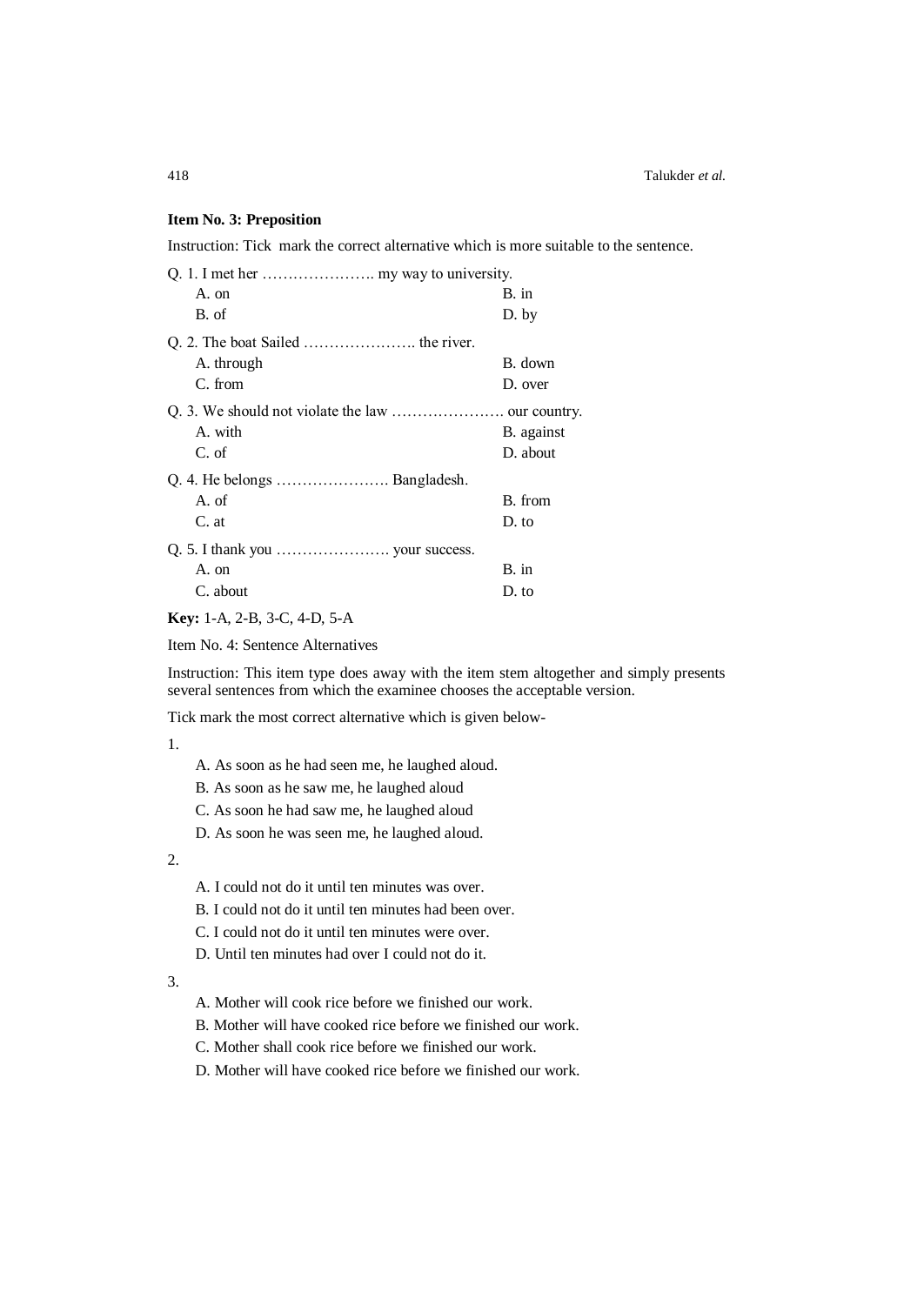4.

- A. The earth move round the Sun.
- B. The earth is moving round the Sun.
- C. The earth moves round the Sun.
- D. The earth moving round the Sun.

5.

- A. No sooner had we reached the station than the train started.
- B. No sooner was we reached the station than the train started.
- C. No sooner we had reached the station than the train started.
- D. No sooner were we reached the station than the train started.

Key: 1-A, 2-B, 3-D, 4-C, 5-A.

#### **Conclusion**

In the present ESL/EFL examination system, separate testing on vocabulary and grammar is essential. Both of these are built in an integrative manner in the examination. But in selection type test like, admission test, there is a separate multiple choice question on grammar and vocabulary. As far as undergraduate EFL students are concerned both of these are required for improving language skills-listening, speaking, reading and writing. The present work provides necessary information on testing grammar and vocabulary through MCQ technique with sample questions of each item which will be helpful for the students as well as for the teachers.

The teaching and testing of grammar and vocabulary are two aspects of language which can be purposefully separated because they represent two different ways in which language is organized internally, into meaningful patterns. These are to be discussed, independent of each other. The testing of grammar assesses the students' ability to either recognise or employ correct grammar and usage while vocabulary tests evaluate the ability of the learner to express meaning of certain words. But as a matter of fact, to communicate effectively through the language command over both grammar (i.e. tense, article, modal, preposition etc.) and vocabulary (i.e. synonyms, antonyms, definition of word etc.) is essential. One is bound to cut a sorry figure without sufficient vocabulary because even if one is able to produce grammatical sentence, one cannot convey what one wishes to say. Therefore, a balance has to be struck between grammar and vocabulary. So we can say that vocabulary is no way inferior to grammar. 'In fact, with grammar very little can be conveyed, without vocabulary nothing can be conveyed' (Hinkel, 2006).

### **References**

Agrawal, M., (1988) *A Handbook of Evaluation*, India: NCERT. p 3.

- Bailey, K. M., (1998) *Learning about Language Assessment*, Boston: Heinle and Heinle Publisher, p 132.
- Brown, J.D., (1996) *Testing in Language Programs.* New Jersey*:* Prentice Hall Regents, p 54-75.
- Doughty, C., & Williams, J. (2004) *Focus on form in classroom second language acquisition,* Cambridge: Cambridge University Press, p 42-63
- Furst Edward, J., (1958) *Constructing Evaluation Instrument,* London: Longman, p 250-255.